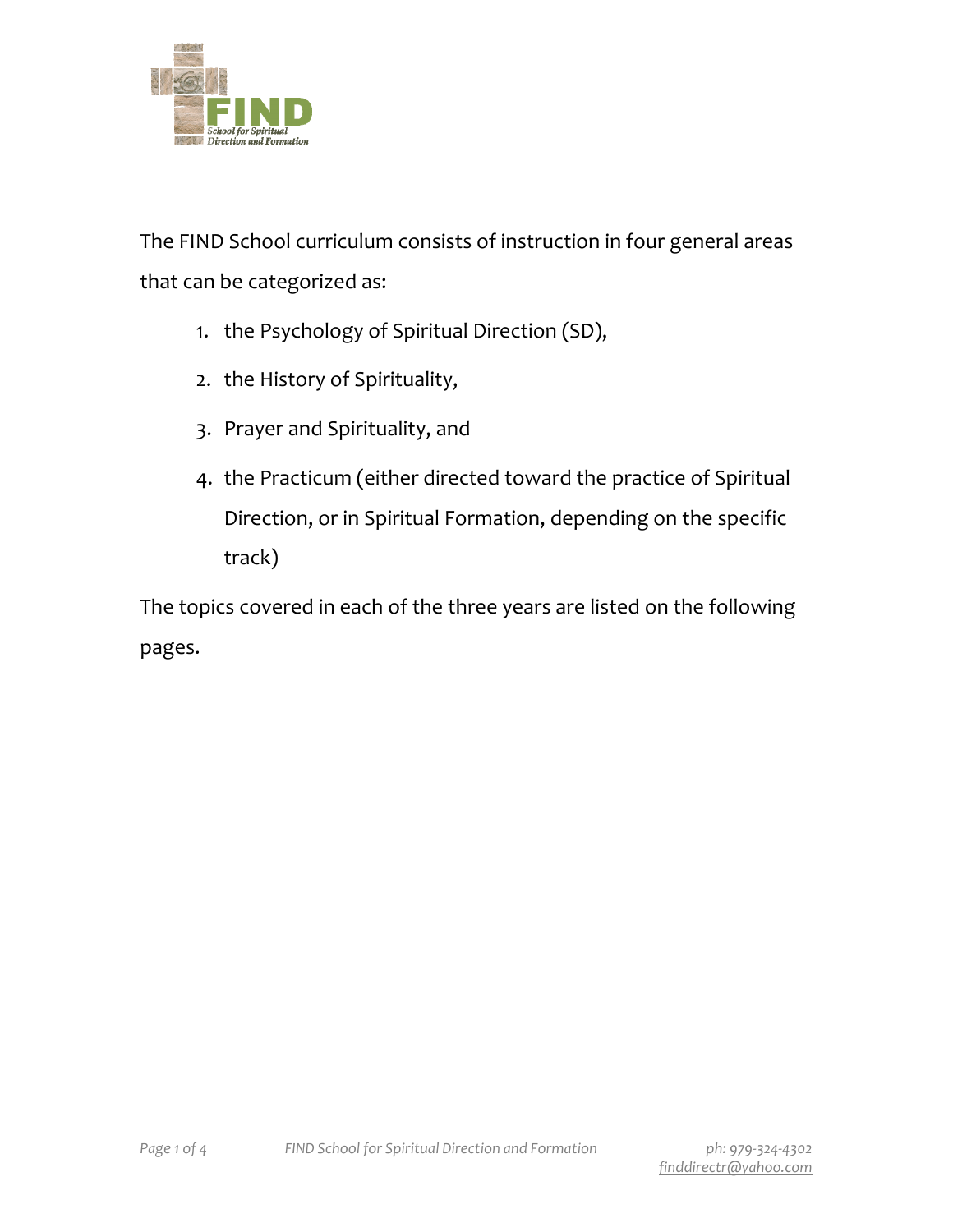

| <b>First Year Curriculum</b>           |                                |
|----------------------------------------|--------------------------------|
| Personality Types                      | Psychology of SD               |
| Introduction to Christian Spirituality | History of Spirituality        |
| Desert Fathers & Mothers               | History of Spirituality        |
| Listening Skills 1                     | Psychology of SD               |
| The Reluctant Spiritual Director       | Practicum                      |
| Eastern Traditions, Part 1             | <b>History of Spirituality</b> |
| What SD is and is not                  | Practicum                      |
| The Unconscious & Shadow               | Psychology of SD               |
| Seven Levels of Faith                  | Prayer & Spirituality          |
| Prayer & The Rule of Life              | Prayer & Spirituality          |
| Western Monasticism, Part 1            | <b>History of Spirituality</b> |
| <b>Benedictine Spirituality</b>        | Prayer & Spirituality          |
| Lectio Divina                          | Prayer & Spirituality          |
| Contemplation & Meditation             | Prayer & Spirituality          |
| Franciscan Spirituality                | Prayer & Spirituality          |
| <b>Hispanic Spirituality</b>           | Psychology of SD               |
| Lenten Day of Prayer                   | Practicum                      |
| Prayer & Temperament                   | Prayer & Spirituality          |
| Western Monasticism, Part 2            | History of Spirituality        |
| Psychopathology                        | Psychology of SD               |
| Incarnational Spirituality             | Psychology of SD               |
| Care of Mind & Spirit                  | Practicum                      |
| <b>Ethics in Spiritual Direction</b>   | Practicum                      |
| Introduction to the Special Project    | <b>History of Spirituality</b> |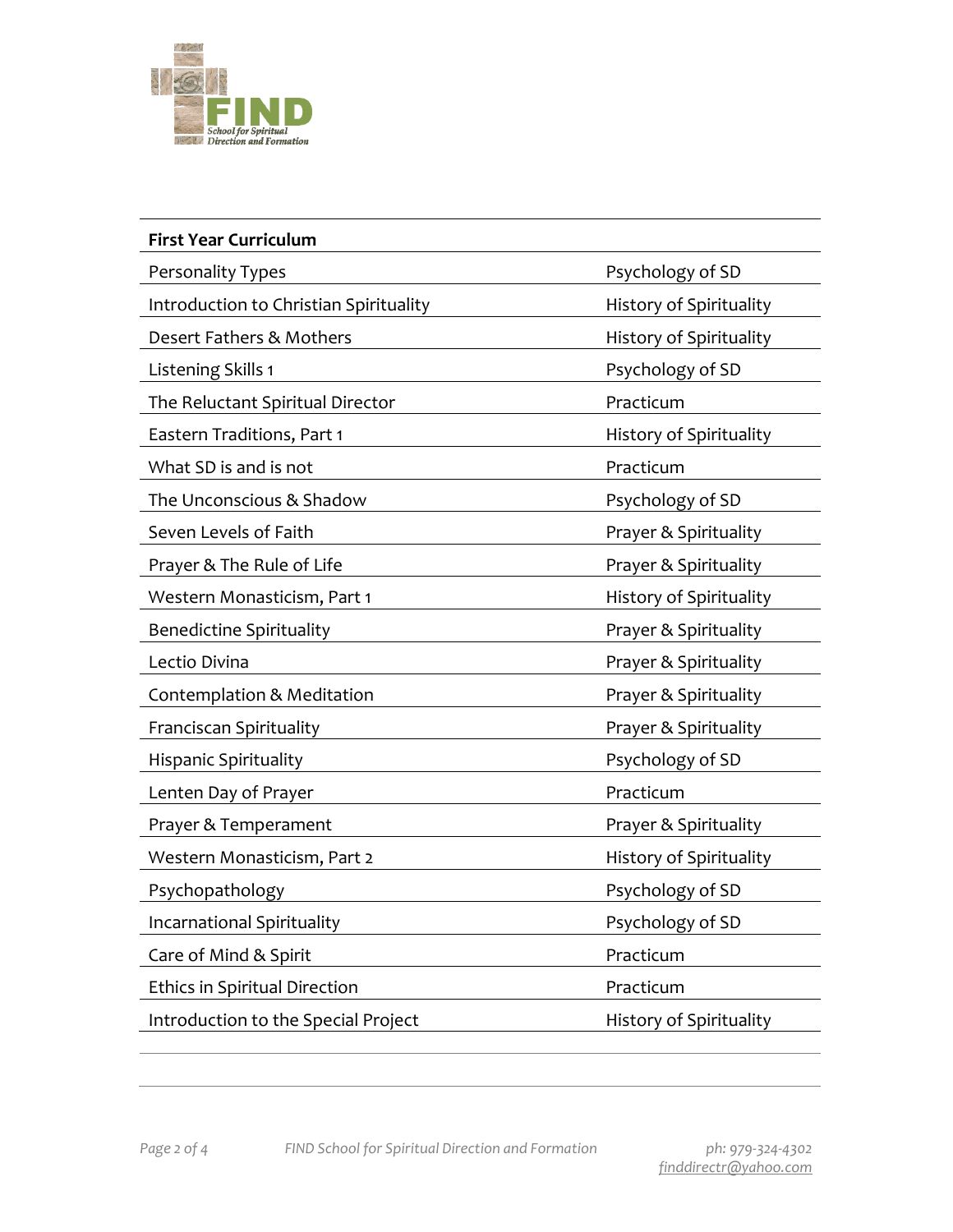

## **Second Year Curriculum**

| Lutheran Spirituality                                | History of Spirituality |
|------------------------------------------------------|-------------------------|
| Listening Skills 2                                   | Psychology of SD        |
| The Enneagram                                        | Psychology of SD        |
| Retreats & Quiet Days                                | Practicum               |
| <b>Special Project Presentations</b>                 | History of Spirituality |
| SD in Times of Adversity                             | Psychology of SD        |
| <b>Blocks in Spiritual Direction</b>                 | Psychology of SD        |
| Carmelite Spirituality                               | Prayer & Spirituality   |
| Living into Death                                    | Psychology of SD        |
| Resistance & Defenses in SD                          | Psychology of SD        |
| <b>Stages of Psychological Growth</b>                | Psychology of SD        |
| <b>Group Spiritual Formation</b>                     | Practicum               |
| Lenten Day of Prayer                                 | Practicum               |
| Ignatian Exercises & Discernment                     | Prayer & Spirituality   |
| Practice of SD & Holy Listening                      | Practicum               |
| English Spirituality during the Anglican Reformation | History of Spirituality |
| Mystical Spirituality of the Eastern Tradition       | History of Spirituality |
| Dominican Spirituality Today                         | Prayer & Spirituality   |
| Jung's Anima & Animus                                | Psychology of SD        |